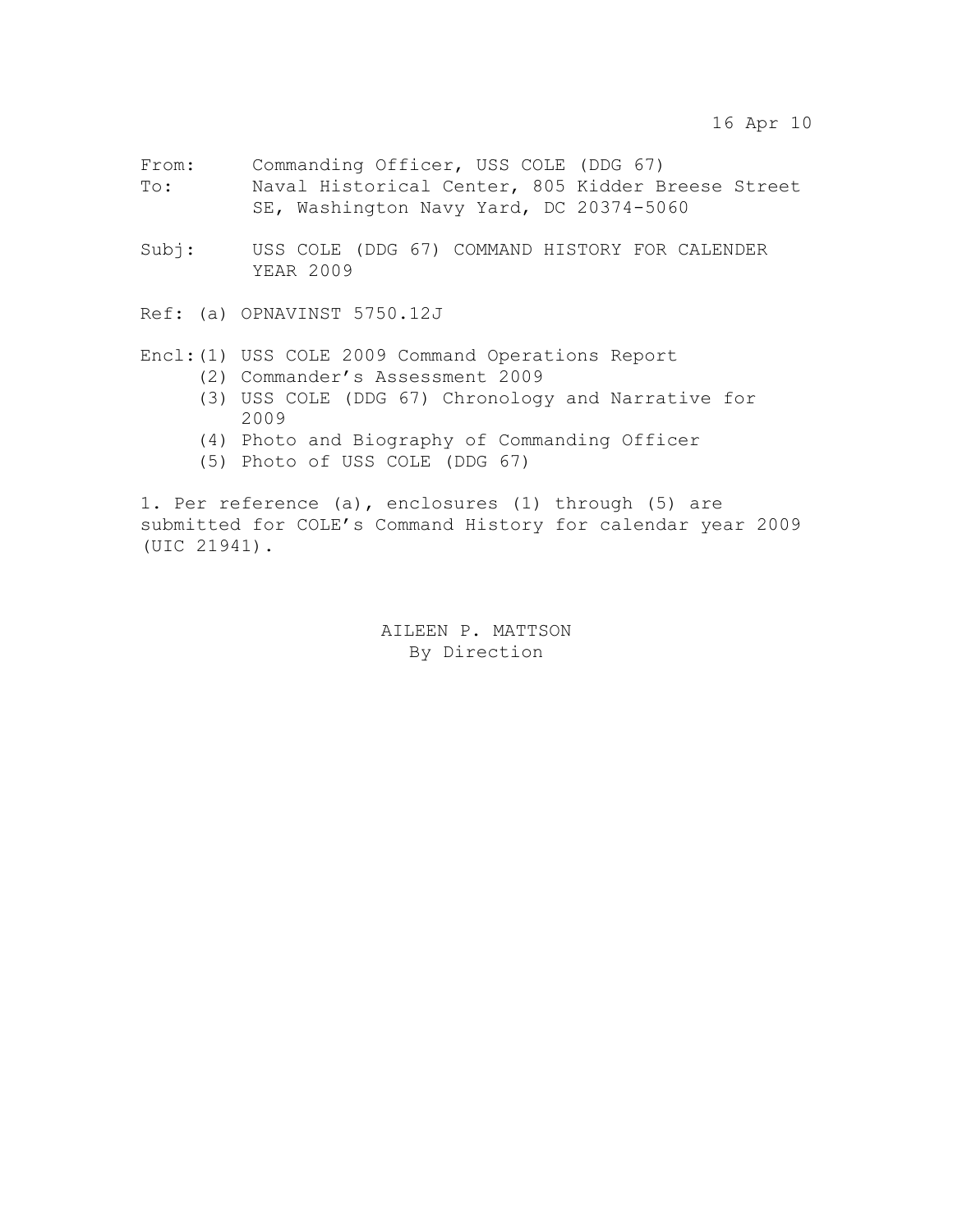#### **Commander's Assessment, 2009**

2009 was a busy and productive year for COLE as she prepared for the 2010 deployment. COLE spent February acting as the opposing force for the USS BATAAN in the Jacksonville and Virginia Capes Operating Areas. This provided invaluable shiphandling, tactical maneuvering and operational training for all hands as they put their skills into action during real time scenarios. It was also valuable at-sea time, as COLE would spend April through June in drydock. Upon emergence from BAE shipyards in July, COLE began to prepare for an unprecedented ten-week compressed training cycle in preparation for Exercise Joint Warrior in the fall. The crew worked tirelessly during these months to prepare the engineering plant, combat systems teams, and warfare areas for assessment. The dedication of COLE Sailors was evident when, only two weeks after leaving the yards, COLE's engineering team passed Engineering Unit Level Training (ULTRA-E), with Combined Unit Level Training (ULTRA-C) to follow at the beginning of August.

With the training cycle still in full swing, COLE set off for Groupsail in the Caribbean in August, and departed the following month for Exercise Joint Warrior. Working with our NATO allies in simulated battle scenarios provided excellent training for COLE's combat systems teams. The operational phase of the exercises especially enabled the crew to demonstrate and hone their warfare skills. Port visits in Faslane, Scotland; Helsinki, Finland; Tallinn, Estonia; and, unexpectedly, Cherbourg, France gave the crew a much deserved break to unwind and enjoy the benefits of sea time. Upon return to homeport, the crew rounded out the relentless training cycle with completion of Maintenance and Material Management and Supply Management certifications. Finally,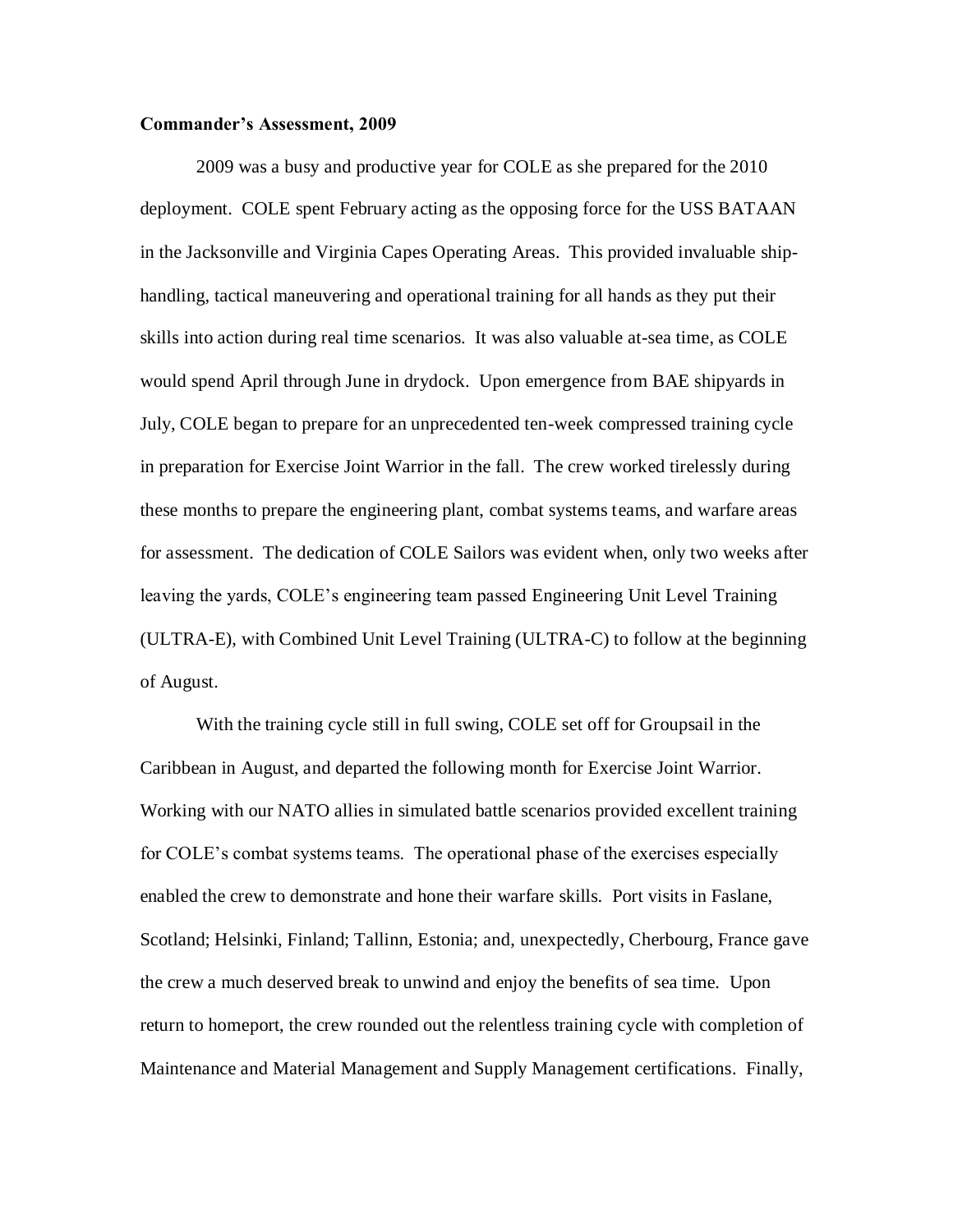after devoting a year to preparing COLE for deployment, the crew was able to take preoverseas movement leave and spend time with their families. Thanks to the time and dedication of her crew, COLE is well prepared for her 2010 deployment!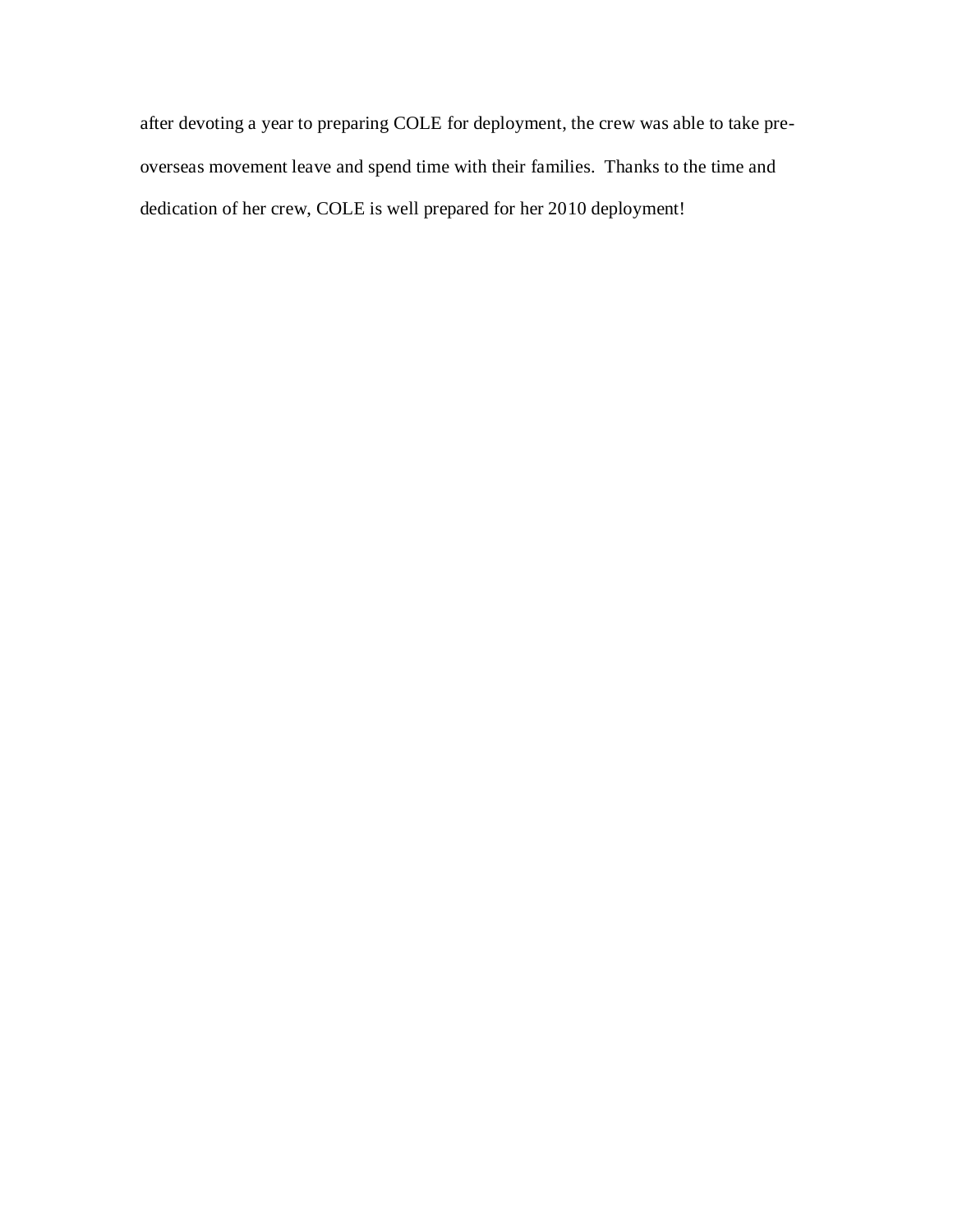COMMAND HISTORY 2009 USS COLE (DDG 67) Homeport: Norfolk, VA Commissioned: 08 June 1996 UIC: 21941 Command Composition and Organization Immediate Superior: Commander, Destroyer Squadron TWO TWO CAPT Christopher W. Grady 01 JAN 09 – 22 JUL 09 CAPT Richard A. Rogers 23 JUL 09 – 31 DEC 09 Commanding Officer: CDR Edward W. Devinney II, USN 01 JAN 09- 31 DEC 09 Executive Officer: LCDR Michael A. Pfarrer, USN 01 JAN 09 - 02 FEB 09 CDR Jason W. Schwantes, USN 03 FEB 09 – 31 DEC 09 Combat Systems Officer: LCDR **the second second second second second second second second second second second second second second second** 01 JAN 09 – 31 OCT 09 LT , USN 01 NOV 09 – 31 DEC 07 Weapons Officer: LT **the set of the set of the set of the set of the set of the set of the set of the set of the set of the set of the set of the set of the set of the set of the set of the set of the set of the set of the set of the set o** 

|     |  | 01 JAN 09- 31 OCT 09 |                      |
|-----|--|----------------------|----------------------|
| LT. |  |                      | $\blacksquare$ , USN |
|     |  | 01 NOV 09- 31 DEC 09 |                      |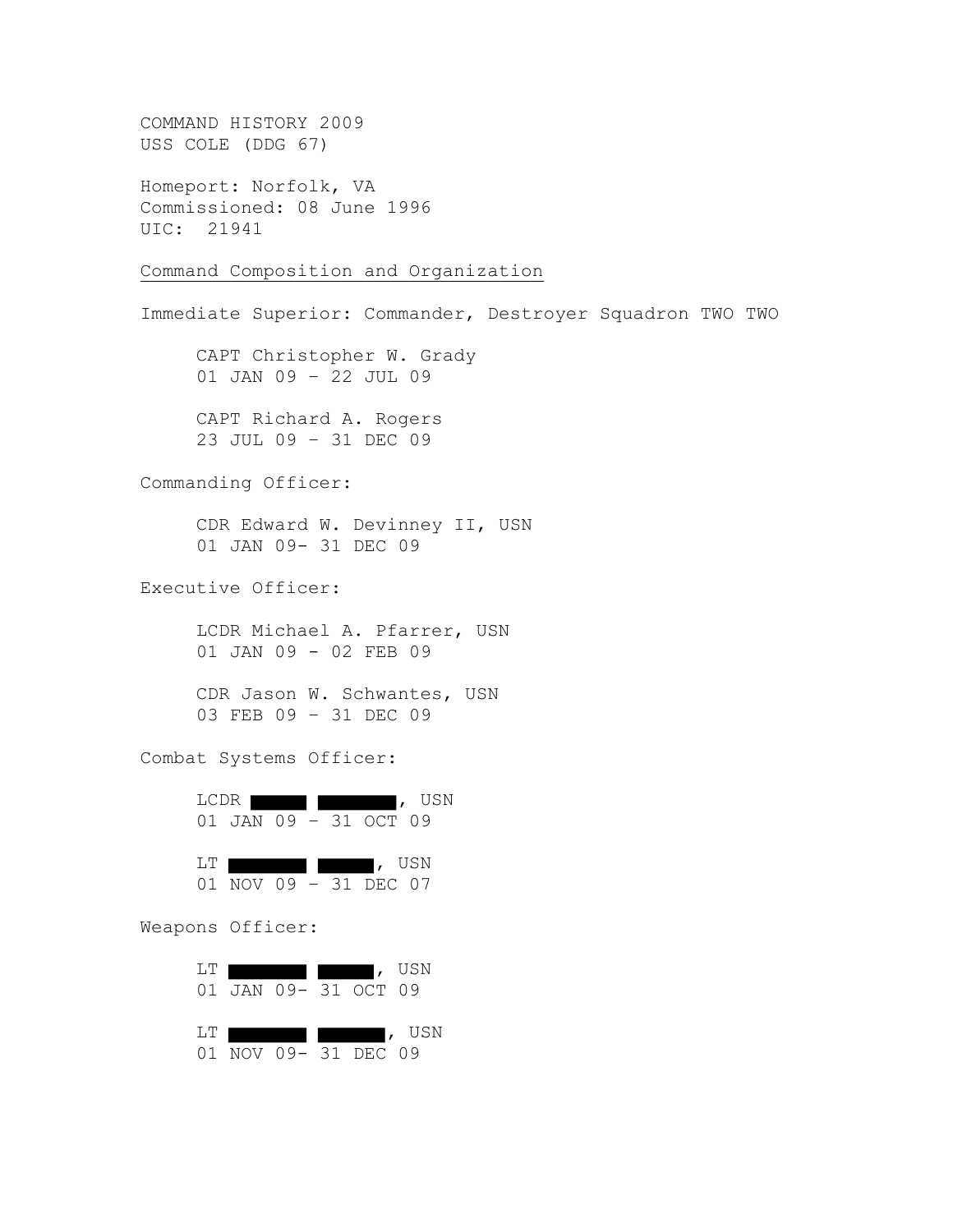Operations Officer:

|      | LT <b>I I</b> , USN |  | 01 JAN 09- 21 JUN 09  |        |
|------|---------------------|--|-----------------------|--------|
| LT 1 |                     |  | 22 JUN 09 - 31 DEC 09 | I, USN |

Chief Engineer:



Supply Officer:

| T.T |  |  | 01 JAN 09 - 20 NOV 09                                                           | I, USN |
|-----|--|--|---------------------------------------------------------------------------------|--------|
| LT. |  |  | $\begin{array}{ccc} \text{I} & \text{USN} \end{array}$<br>21 NOV 09 - 31 DEC 09 |        |

Navigator:

| LTJG |  |  |                       |  |
|------|--|--|-----------------------|--|
|      |  |  | 01 JAN 09 - 31 MAY 09 |  |
|      |  |  |                       |  |
| LTJG |  |  |                       |  |
|      |  |  | 01 JUN 09 - 31 DEC 09 |  |

Chaplain:

| - I .T |                       |  |  | USN |
|--------|-----------------------|--|--|-----|
|        | 20 NOV 09 - 31 DEC 09 |  |  |     |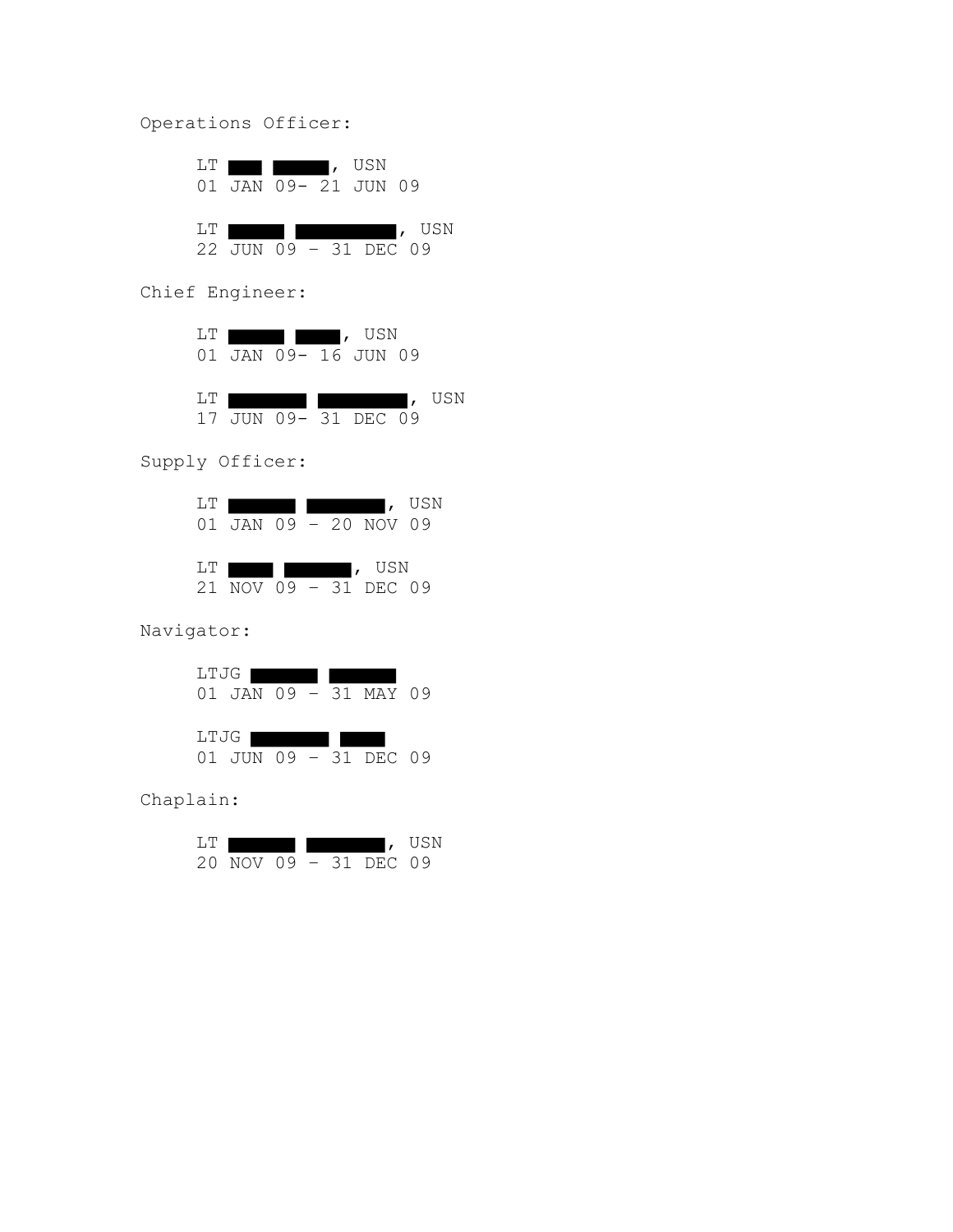January 2009

| $1-9$ January | Holiday Stand-down                                           |
|---------------|--------------------------------------------------------------|
| 14 January    | SLAMEX                                                       |
| 15 January    | CPO Exam<br>SLAMEX                                           |
| 20 January    | VISEX<br>CAPT Costello luncheon                              |
| 21 January    | Frocking Ceremony (QM3<br><b>SLAMEX</b><br>Hail and Farewell |
| 22 January    | SLAMEX                                                       |
| 23 January    | Ammunition Onload<br>promotion ceremony<br>ENS               |
| 27<br>January | Captain's lunch with CPOs                                    |
| 28 January    | SLAMEX                                                       |

As Holiday Stand Down came to an end, COLE began to make preparations for the February underway during which COLE would play the opposing force for the USS BATAAN for almost the entire month! CM Division conducted five SLAM Exercises to prepare for the upcoming Strike Material Assessment, and CDR Devinney took time to enjoy lunch with the Chief Petty Officers Mess.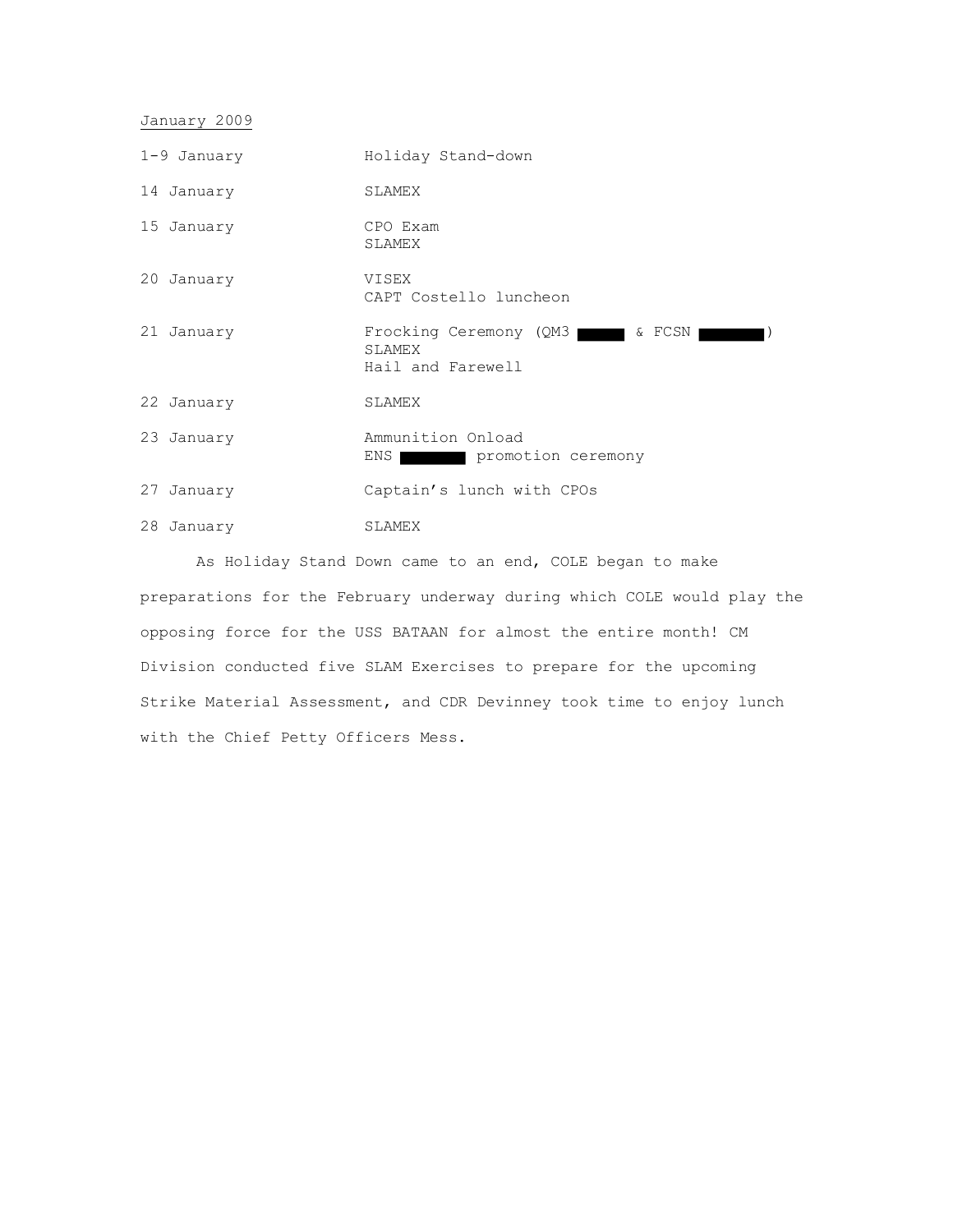February 2009

| 5 February    | COLE gets underway<br>UNREP with USNS KANAWHA<br>FLIGHT OPS<br>DLO<br>Ice Cream Social |
|---------------|----------------------------------------------------------------------------------------|
| 7 February    | <b>ENCOUNTEREX</b>                                                                     |
| 8 February    | PACFIRE                                                                                |
| 9 February    | CS2 Reenlistment<br>RAS with USNS KANAWHA                                              |
| 9-10 February | Inport Mayport, FLA                                                                    |
| 12 February   | SLAMEX<br>Stream TACTAS/NIXIE                                                          |
| 14 February   | RAS with USNS LEROY GRUMMAN                                                            |
| 16 February   | EMCS Reenlistment<br>Small arms fire                                                   |
| 19 February   | ULM 4 RANGE (St. John's Buoy)<br>MIO                                                   |
| 20 February   | RAS W/ USNS KANAWHA<br>Battle Problem                                                  |
| 23 February   | Small arms shoot<br>ATG arrives                                                        |
| 24 February   | PUBEX<br>Battle Problem<br>LTJG Farewell (Wardroom)                                    |
| 25 February   | Battle Problem<br>SLAMEX                                                               |
| 26 February   | RAS with USNS KANAWHA<br>Stream TACTAS/NIXIE                                           |
|               |                                                                                        |

27 February Return to homeport

The February underway was busy and productive! While playing the opposing force for the USS BATAAN, COLE held nearly continuous engineering, damage control, and combat systems drills to maintain the crew's proficiency; streamed TACTAS and NIXIE and had several SLAM Exercises. In addition, the crew received extensive training during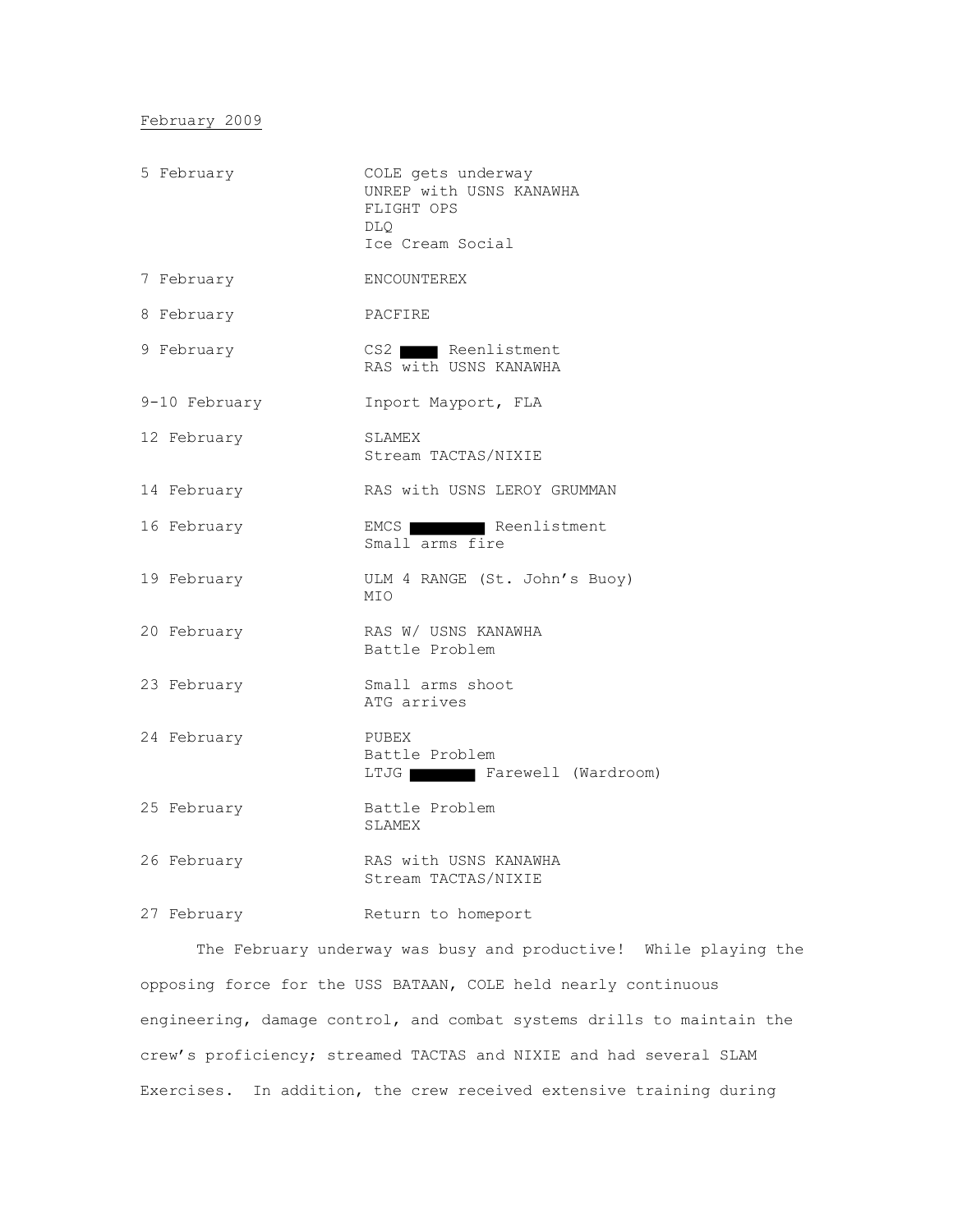replenishments at sea, battle problems, and force protection drills. ATG training teams came aboard during the last week of the underway. COLE returned to homeport at the end of the month for a long weekend before getting underway again.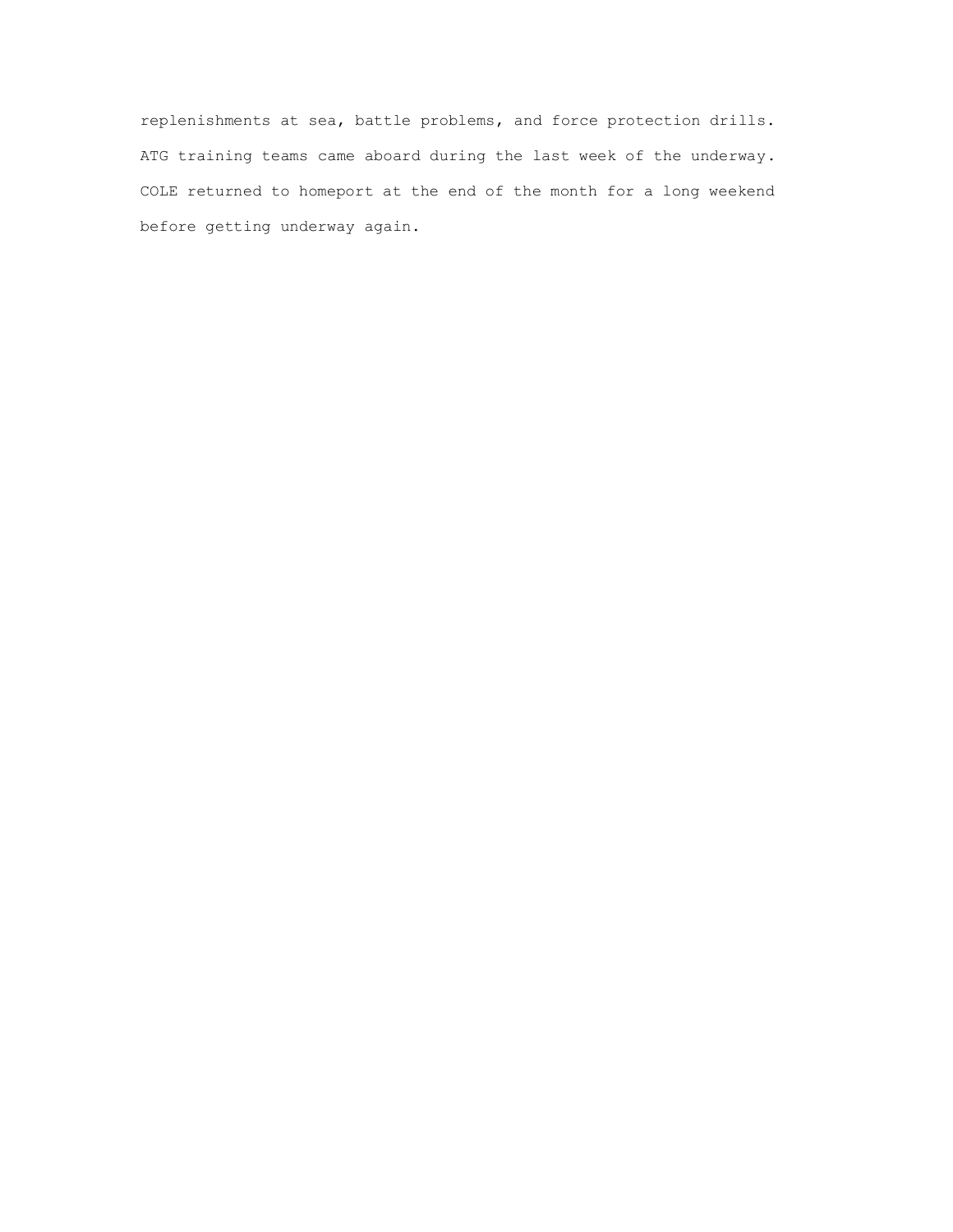### March 2009

| 3 March       | COLE gets underway                                                                               |
|---------------|--------------------------------------------------------------------------------------------------|
| 4 March       | SLAMEX<br>Stream TACTAS/NIXIE                                                                    |
| 5 March       | E6 Exam<br>SLAMEX<br>CASEX                                                                       |
| 6 March       | ENCOUNTEREX<br>BM1 reenlistment<br>RAS with HMCS PRESERVER                                       |
| 7 March       | Stream TACTAS/NIXIE<br>Flight Quarters<br>Formal lunch with Commodore Norman<br>Ice Cream Social |
| 10 March      | Small arms shoot<br>IC1 reenlistment                                                             |
| 11 March      | 5" Gun shoot/CIWS PACFIRE<br>UNREP with USNS KANAWHA<br>RCS Range<br>Moored NAVSTA Norfolk       |
| 12 March      | E5 Exam<br>Awards Ceremony                                                                       |
| 13 March      | ENS WELL COD Board                                                                               |
| 18 March      | Awards Ceremony                                                                                  |
| 19 March      | E4 Exam                                                                                          |
| 20 March      | CMTQ/STRIKE Material Assessment                                                                  |
| $23-26$ March | Weapons offload at Yorktown, VA                                                                  |
| 23 March      | Battle E Presentation<br>CDS 2 visit                                                             |
| 24 March      | EKMS Town Hall meeting                                                                           |
| 30 March      | CM1 Admin review and scenario<br><b>CMTO</b>                                                     |

March began another underway operations period for COLE. CM division's continued training paid off when they passed their material assessment. The ship conducted CAS Exercises, PACFIREs, ENCOUNTER Exercises, and ASW training. COLE prepared for the upcoming yard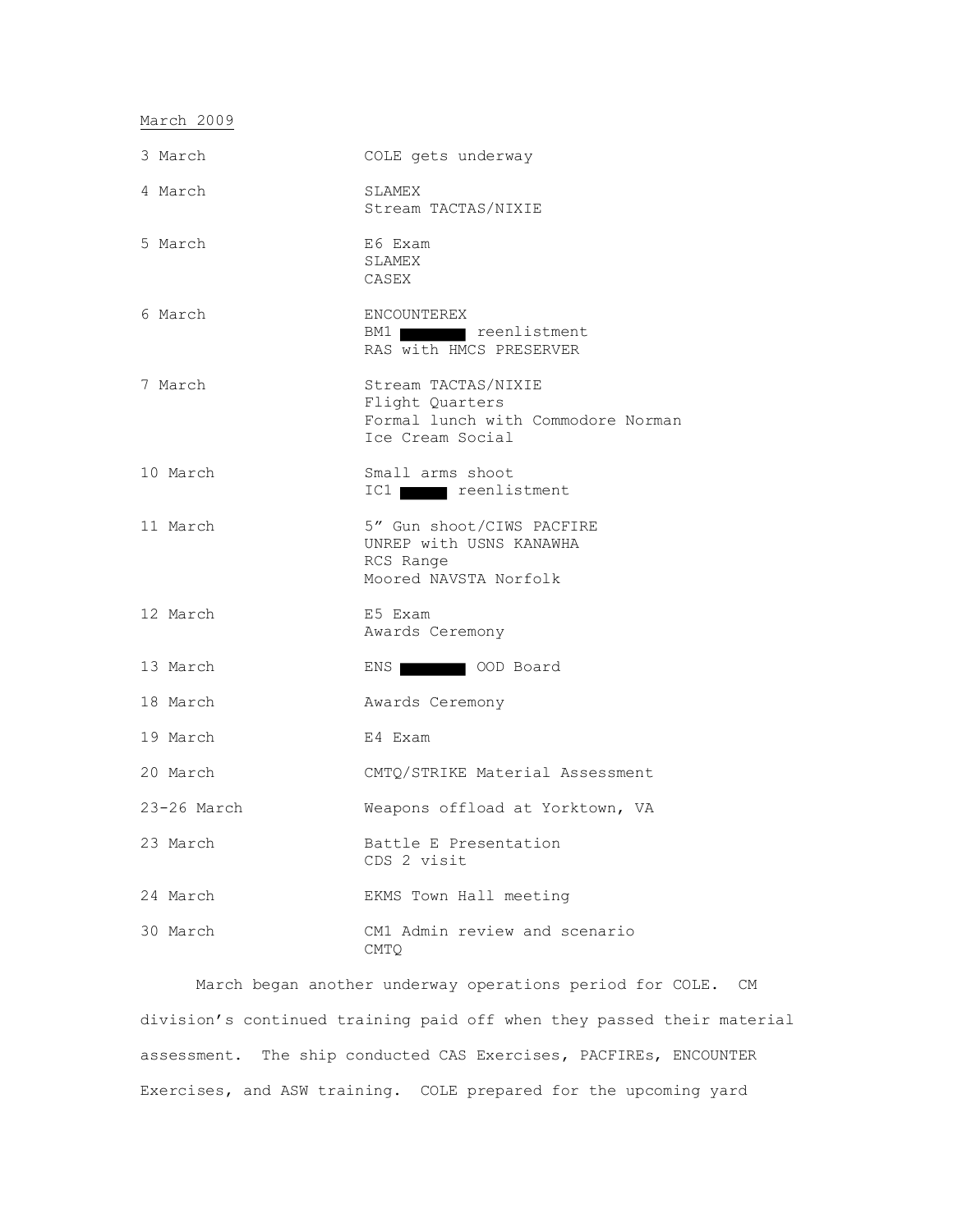period by offloading ammunition in Yorktown toward the end of the month.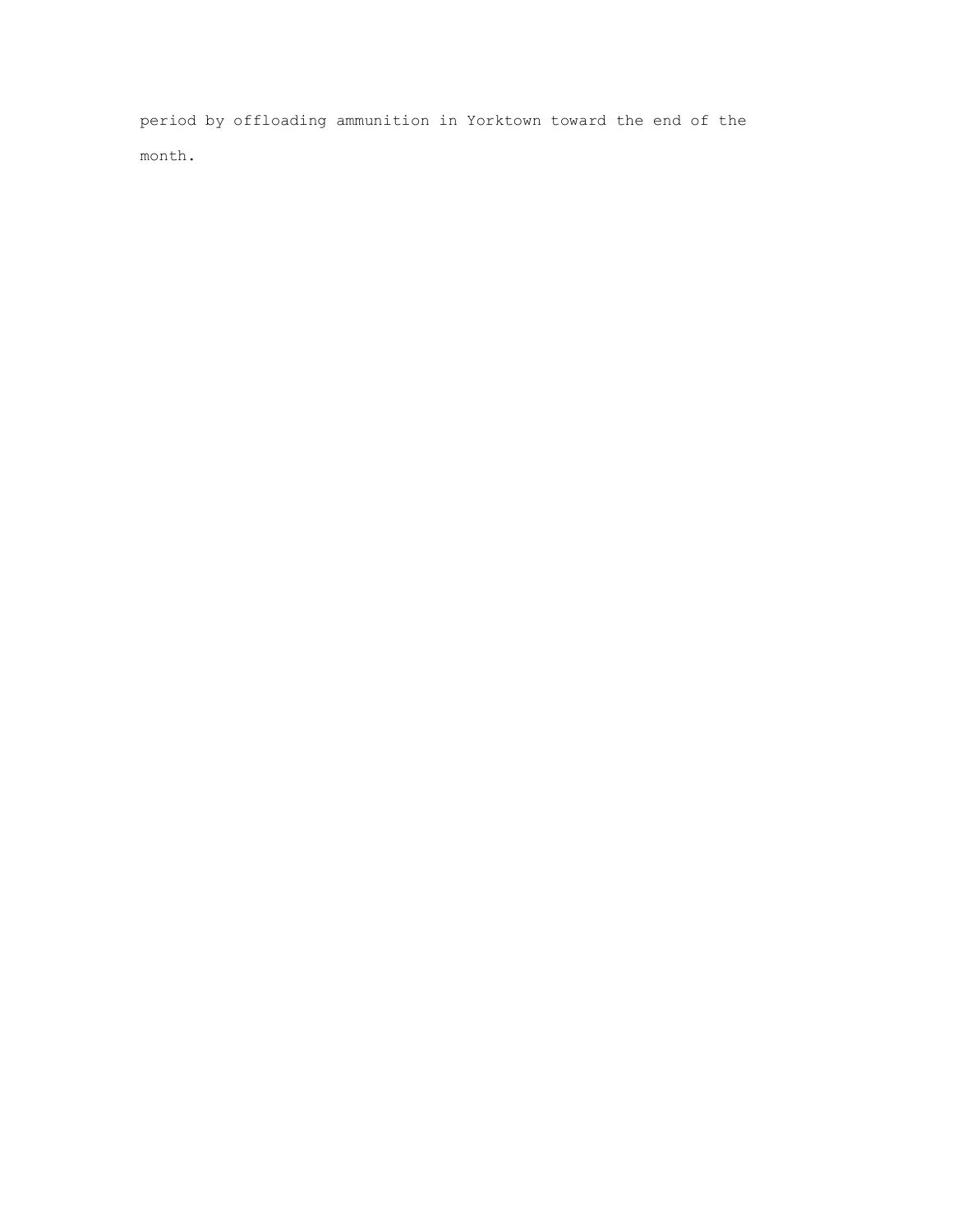April 2009



COLE spent the first part of April preparing to move to drydock at BAE Shipyards and obtaining their cruise missile tactical qualification. Drydock was a valuable training experience for all new personnel as they got to see the ship's hull, propellers, and sonar dome firsthand. The crew spent the remainder of the month training and preparing for the upcoming physical fitness assessment.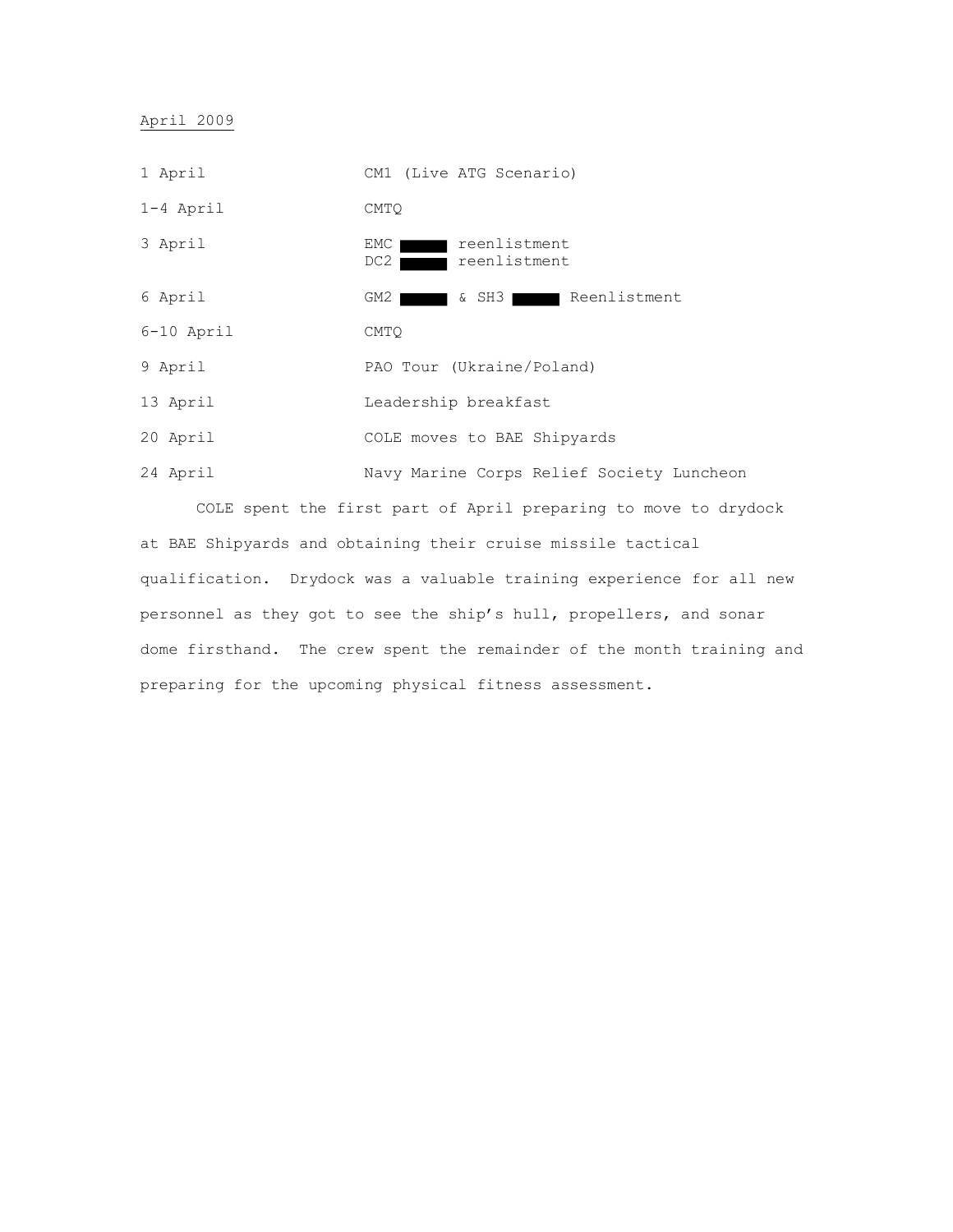May 2009

| 4 May         | stment reenlistment<br>YN3            |
|---------------|---------------------------------------|
| 7 May         | Commissioning Ceremony<br>ETC 1       |
| 8 May         | Steel Beach Picnic<br>Awards Ceremony |
| $11-15$ May   | Command PFA                           |
| 15 May        | Steel Beach Picnic                    |
| $19$ May      | CDRE Grady visit                      |
| $20 - 22$ May | SBTT 1                                |
| $26 - 29$ May | SBTT <sub>2</sub>                     |
| 29 May        | Steel Beach Picnic                    |

COLE spent the entire month of May on drydock at BAE shipyards. While there, she became the first and only ship on the East Coast to receive the Intersleek hull coating. The crew completed the Command PFA, and enjoyed the late spring weather with a barge steel beach picnic every Friday.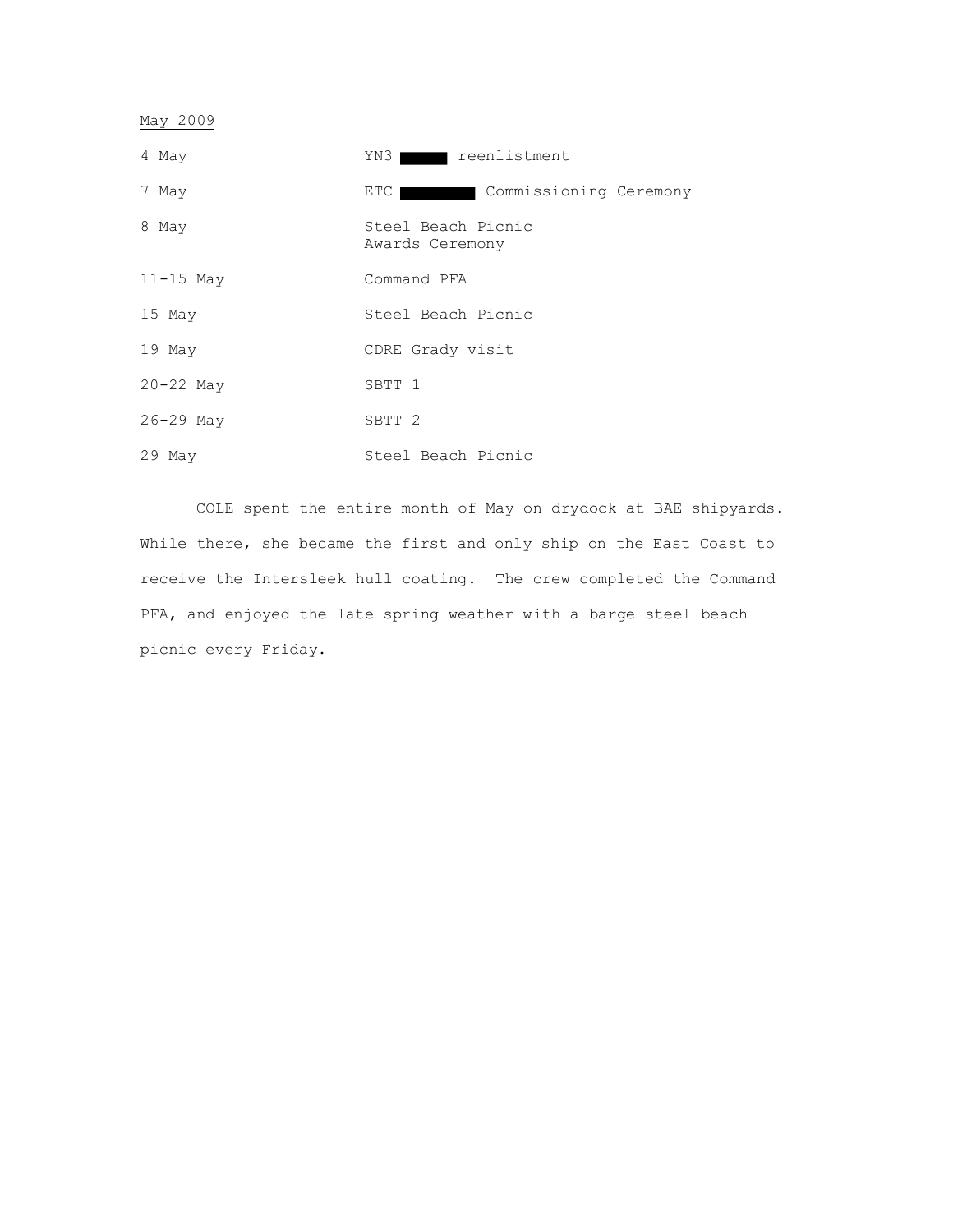| $1-5$ June     | $MOB-E$                                                |
|----------------|--------------------------------------------------------|
| 4 June         | Wardroom Mast signing<br>CPO Cookout                   |
| 9 June         | Reenlistment<br>OS2 I                                  |
| 11 June        | FCC retirement ceremony                                |
| $22 - 26$ June | AVCERT<br>SBTT                                         |
| 23 June        | Wardroom Hail and Farewell                             |
| 26 June        | COLE returns to NOB<br>Fuel onload (Craney Island)     |
| 29 June        | Ammo onload<br>Fast Cruise<br>CDRE Rogers tour of ship |
| 30 June        | Underway for Sea Trials                                |

June 2009

COLE spent the last month in drydock hard at work to ensure she returned to homeport on schedule to commence her very busy training schedule! COLE left toward the end of the month, and got underway the next week for sea trials to test the ship's capabilities after the overhauls she received in drydock.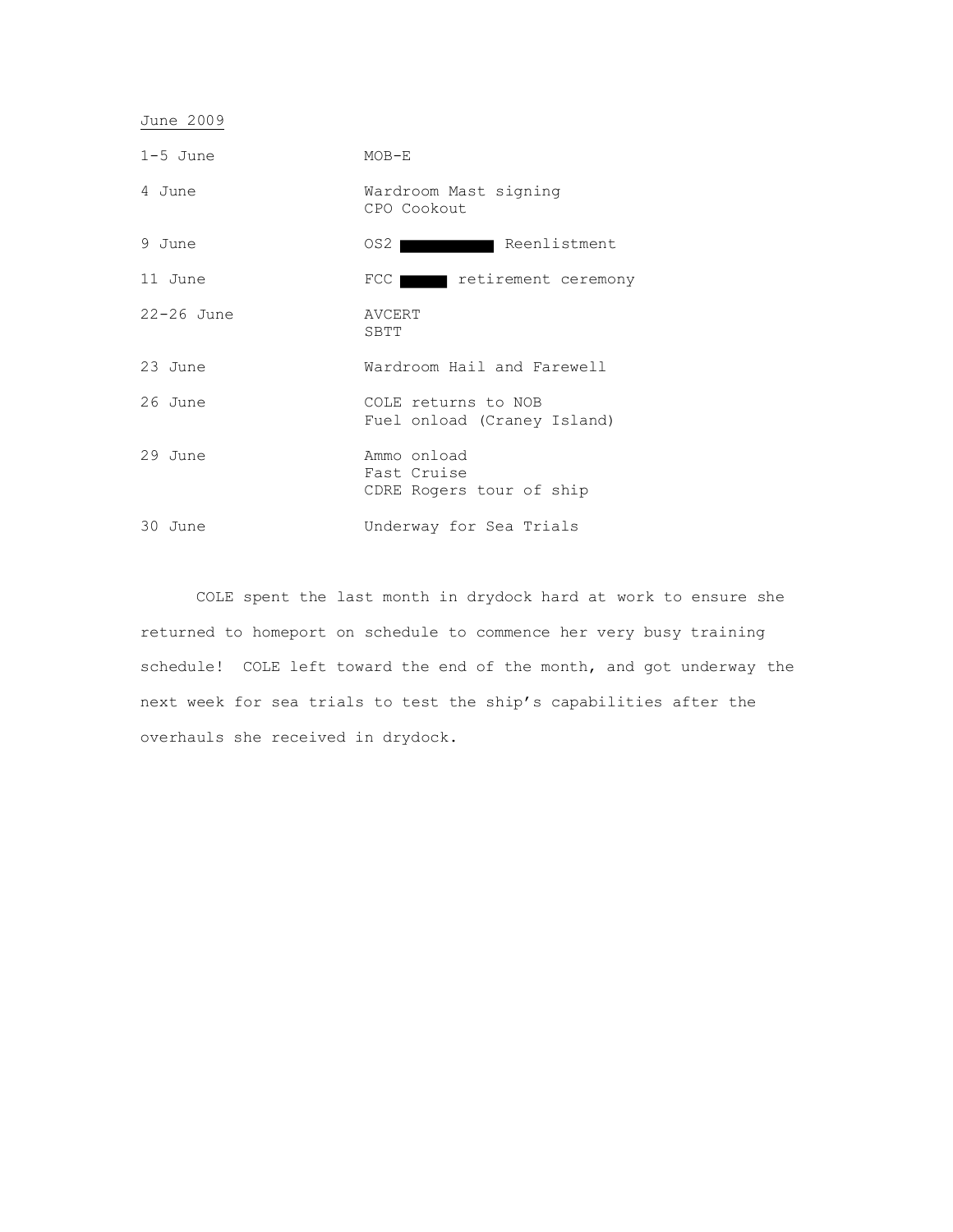| 1 July         | Engineering Checks<br>Stream TACTAS/NIXIE<br>CIWS/5 INCH/25 MM PACFIRE<br>Test Firefighting System<br>EKMS Certification<br>Helo Ouals |
|----------------|----------------------------------------------------------------------------------------------------------------------------------------|
| 2 July         | TOWEX with USNS GRAPPLE<br>Moor NAVSTA Norfolk                                                                                         |
| $6-10$ July    | Ammunition onload Yorktown, VA<br>USW CERT                                                                                             |
| 6 July         | Crew switches over to NWU                                                                                                              |
| 10 July        | Family day cruise                                                                                                                      |
| $13-24$ July   | $FST-F$                                                                                                                                |
| 14 July        | $\sqrt{CS2}$ / CS2<br>$CS1$  <br>Reenlistment                                                                                          |
| $14-17$ July   | ULTRA-E                                                                                                                                |
| 17 July        | Colonel Burns, USAF Tour                                                                                                               |
| $20 - 24$ July | SBTT                                                                                                                                   |
| 21 July        | STT small boat OPS                                                                                                                     |
| 23 July        | Reenlistment<br>DC2                                                                                                                    |
| $27-31$ July   | $MOB-E$                                                                                                                                |
| 28 July        | CSTT COND III Scenario                                                                                                                 |
| 29 July        | CO Formal Lunch                                                                                                                        |

July was extremely busy for COLE as she finished sea trials, onloaded ammunition, and began the training cycle. During July COLE certified in EKMS, Force Fleet Synthetic Training, Engineering Unit Level Training Assessment, and Surface Forces Underwater. COLE hosted a family day cruise on the return trip from Yorktown, during which family and friends of the crew witnessed high speed runs with heavy rolls, a weapons/VBSS demonstration, and a steel beach picnic on the flight deck. COLE also hosted midshipmen from NROTC units and the USNA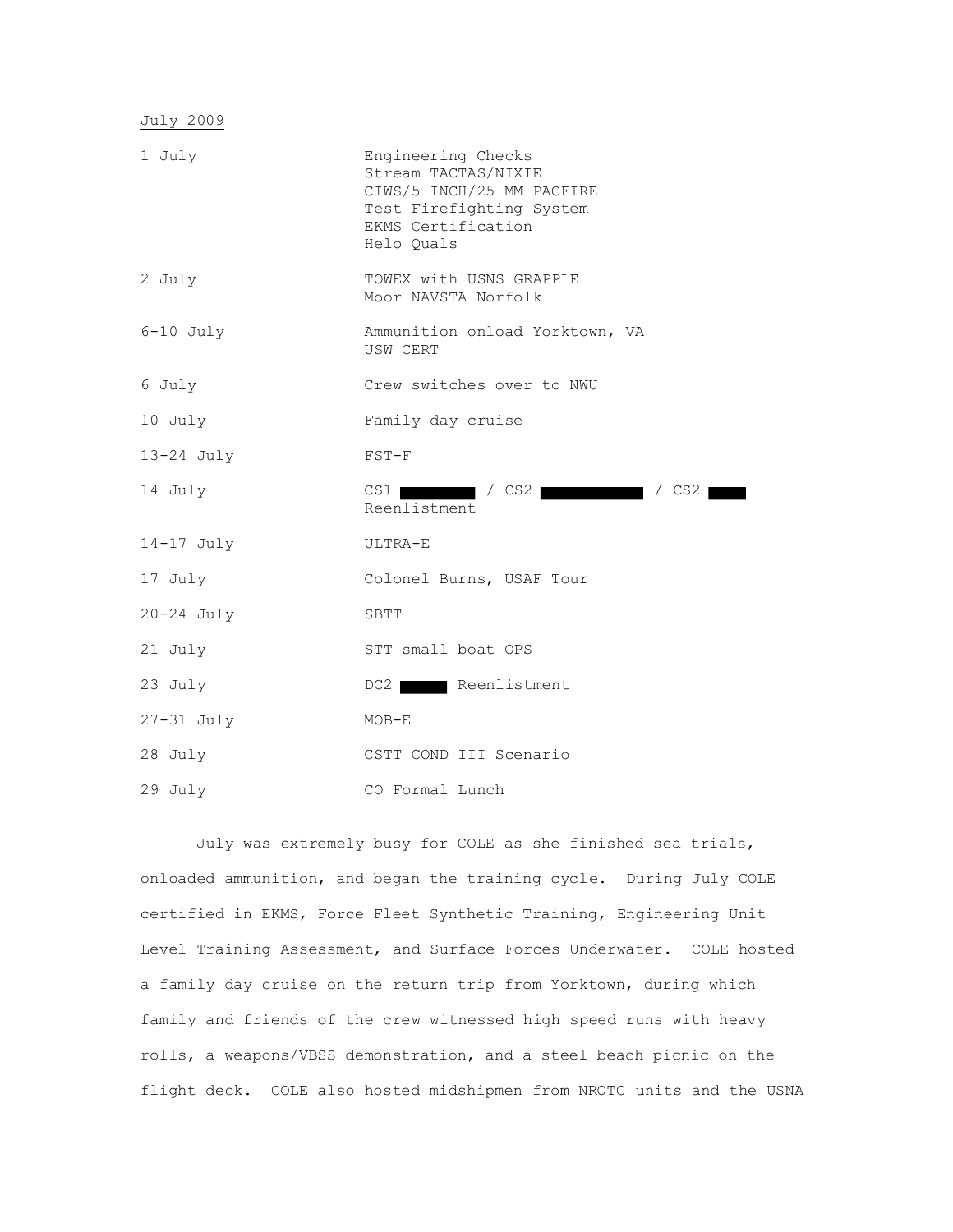during their summer cruises in June. In addition to all this, COLE passed ULTRA E only three weeks after leaving drydock, and continued with preparations for ULTRA C.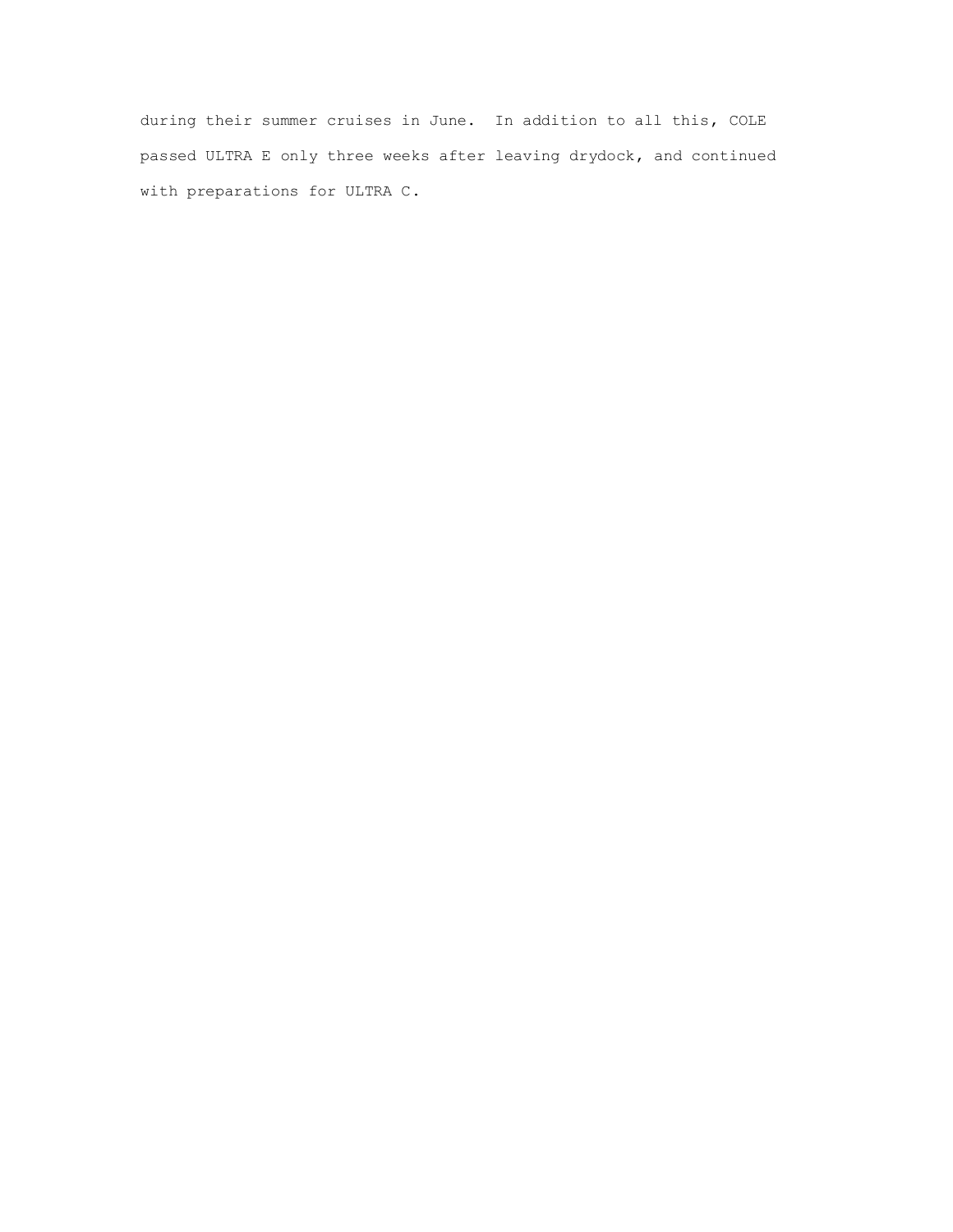August 2009

| 4-7 August | Underway for ULTRA C                                       |
|------------|------------------------------------------------------------|
| 4 August   | Small boat attack drill                                    |
| 5 August   | Underway replenishment                                     |
| 6 August   | Stream NIXIE/TACTAS<br>Flight Ops                          |
| 7 August   | Sonar Self Noise Test<br>Moor to a buoy                    |
| 10 August  | Underway for Group Sail                                    |
| 15 August  | CDS-24 Embarks<br>RAS with USNS PATUXENT<br><b>DIVTACS</b> |
| 16 August  | SURFEX<br>MISCEX<br>NAVCOMEX<br>ADEX                       |
| 17 August  | TLAMEX<br>ADEX<br>PAX Transfer                             |
| 18 August  | Moor Mayport, FLA                                          |
| 20 August  | AUTEC Range Event                                          |
| 21 August  | Stream TACTAS<br>Flight Quarters<br>AUTEC Range event      |
| 24 August  | Precision Anchorage<br>Pick up ATG (Rudee Inlet)           |
| 25 August  | UNREP with USNS Supply<br>ENS OOD Board                    |
| 26 August  | LTJG OOD Board                                             |
| 28 August  | Return to NAVSTA Norfolk                                   |

COLE began August with another certification: ULTRA C. Immediately after, CDS-24 embarked and COLE got underway for Groupsail with the USS RAMAGE and USS JOHN L HALL. During this underway, COLE conducted much training to prepare for Joint Warrior, including visiting the AUTEC range for intense Anti-Submarine Warfare scenario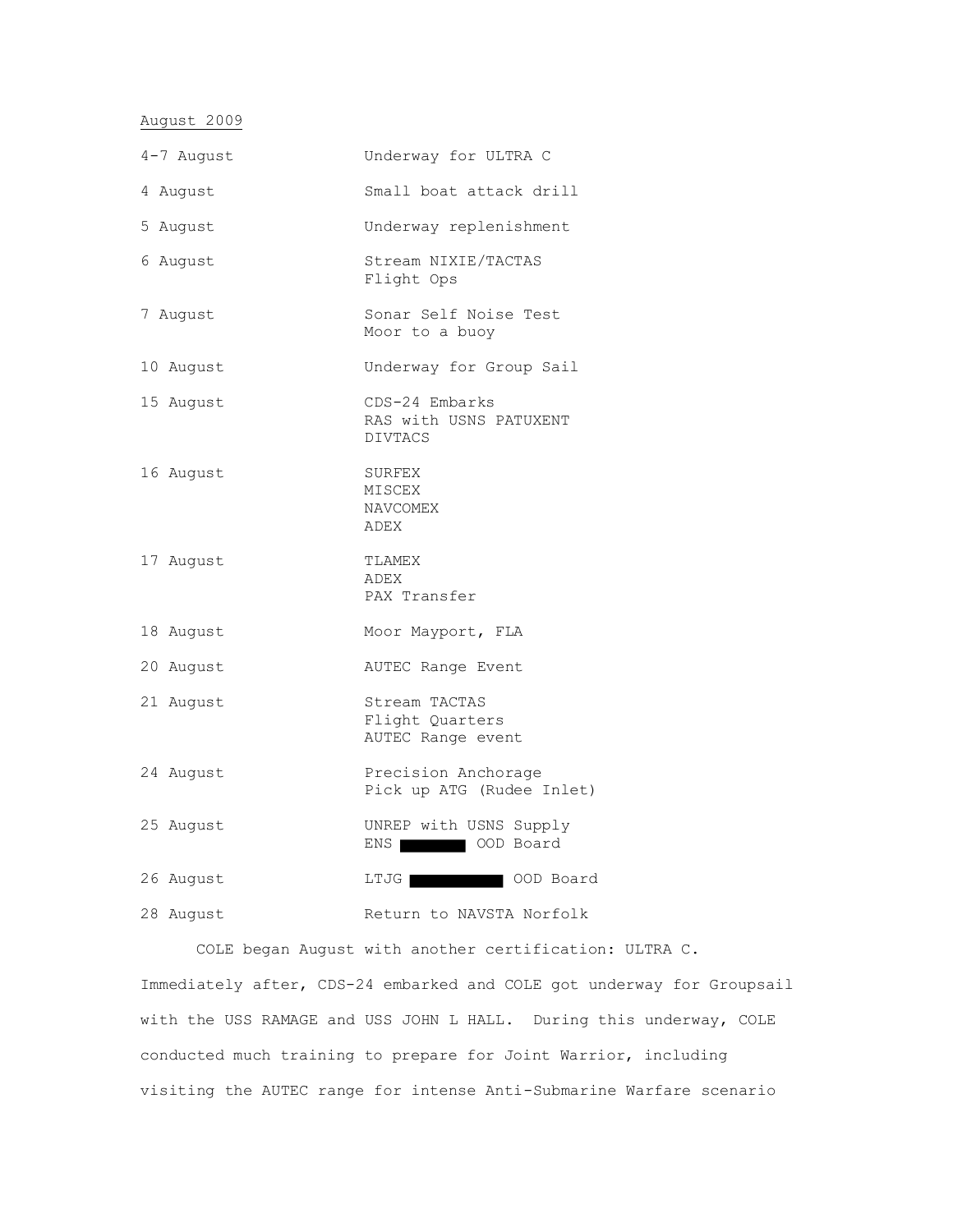training, and conducting several practice air, surface, and tomahawk scenarios. COLE returned to homeport after three long and busy weeks underway to gear up for yet more certifications in September.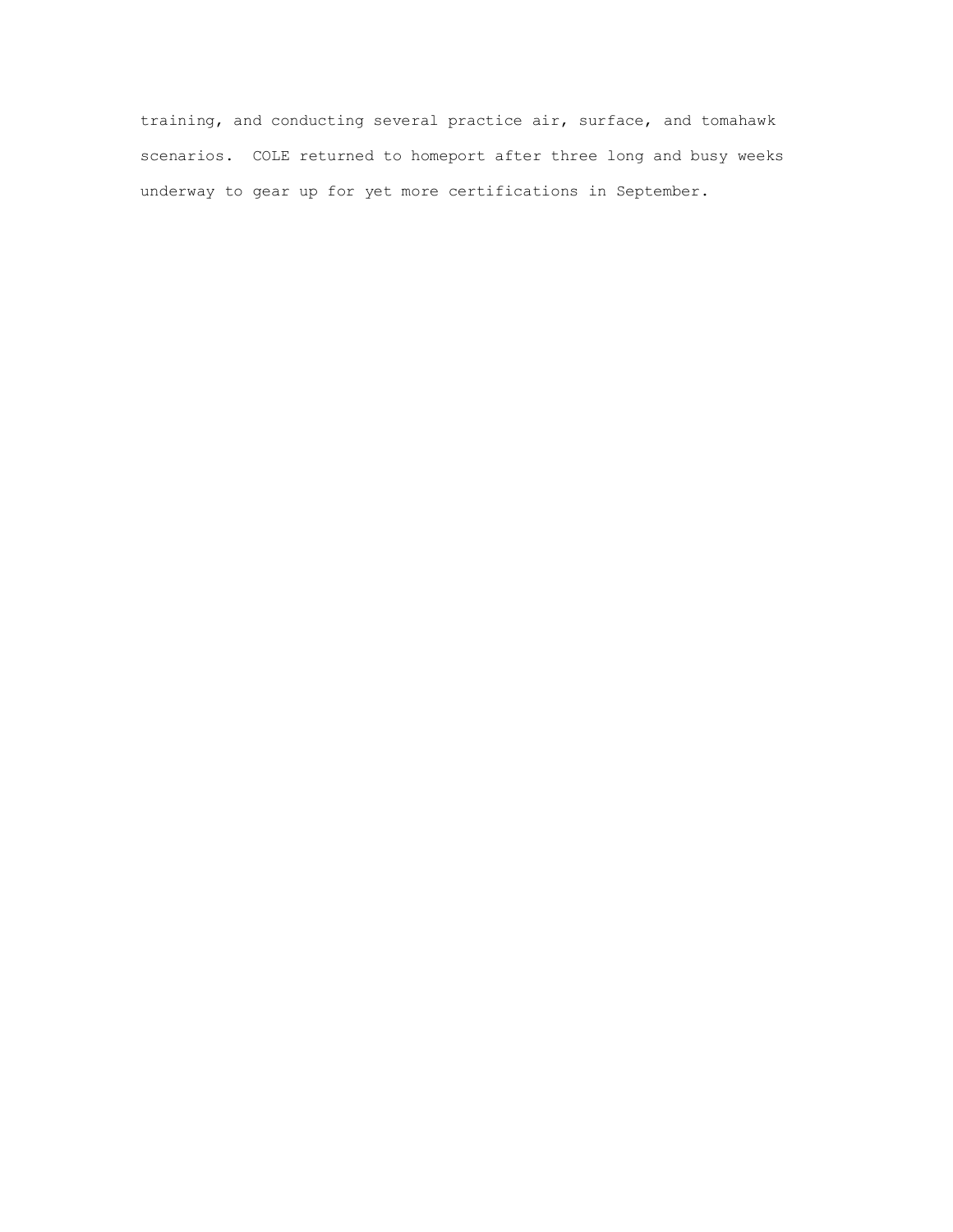# September 2009

| 1-2 September   | VBSS Certification                                                                                                                        |
|-----------------|-------------------------------------------------------------------------------------------------------------------------------------------|
| 1-4 September   | NSFS Certification                                                                                                                        |
| 2 September     | E6 Exam                                                                                                                                   |
| 8 September     | Harpoon handling                                                                                                                          |
| 9 September     | LCDR visit (Officer Law of the<br>Sea/Rules of Engagement Training)<br>SAR CERT                                                           |
| 10 September    | E5 Exam<br>FPIA CERT (ATG)                                                                                                                |
| 11 September    | CPO Challenge<br>FPIA CERT (ATG)                                                                                                          |
| 14 September    | ATFP - Executive Kickoff<br>CPO Pinning Ceremony                                                                                          |
| 15-16 September | FPEX                                                                                                                                      |
| 17 September    | $E-4$ EXAM<br>FST-U Multi-Warfare Scenario<br>CDRE Rogers/CPO Meeting<br>MR. Mark Giewont (NSWCDD) visit<br>USS SAN JACINTO officers tour |
| 22 September    | CDS-24 Embarks<br>LTJG SWO Board                                                                                                          |
| 23-30 September | Transit to Faslane, Scotland for Joint Warrior                                                                                            |
| 23 September    | Main Battery PACFIRE<br>GUNEX<br>RAS with USNS LARAMIE<br>Flight Deck Fire Drill                                                          |
| 24 September    | Main Battery PACFIRE<br><b>GUNEX</b><br>RAS with USNS LARAMIE                                                                             |
| 25 September    | Small Boat PAX transfer (CDS-24 from COLE to<br>RAMAGE for lunch)                                                                         |
| 26 September    | UNREP with USNS LARAMIE<br>ADEX 323 (single threat tasking evasive action)                                                                |
| 27 September    | Khaki formal wardroom dinner                                                                                                              |
| 28 September    | RAS with USNS LARAMIE                                                                                                                     |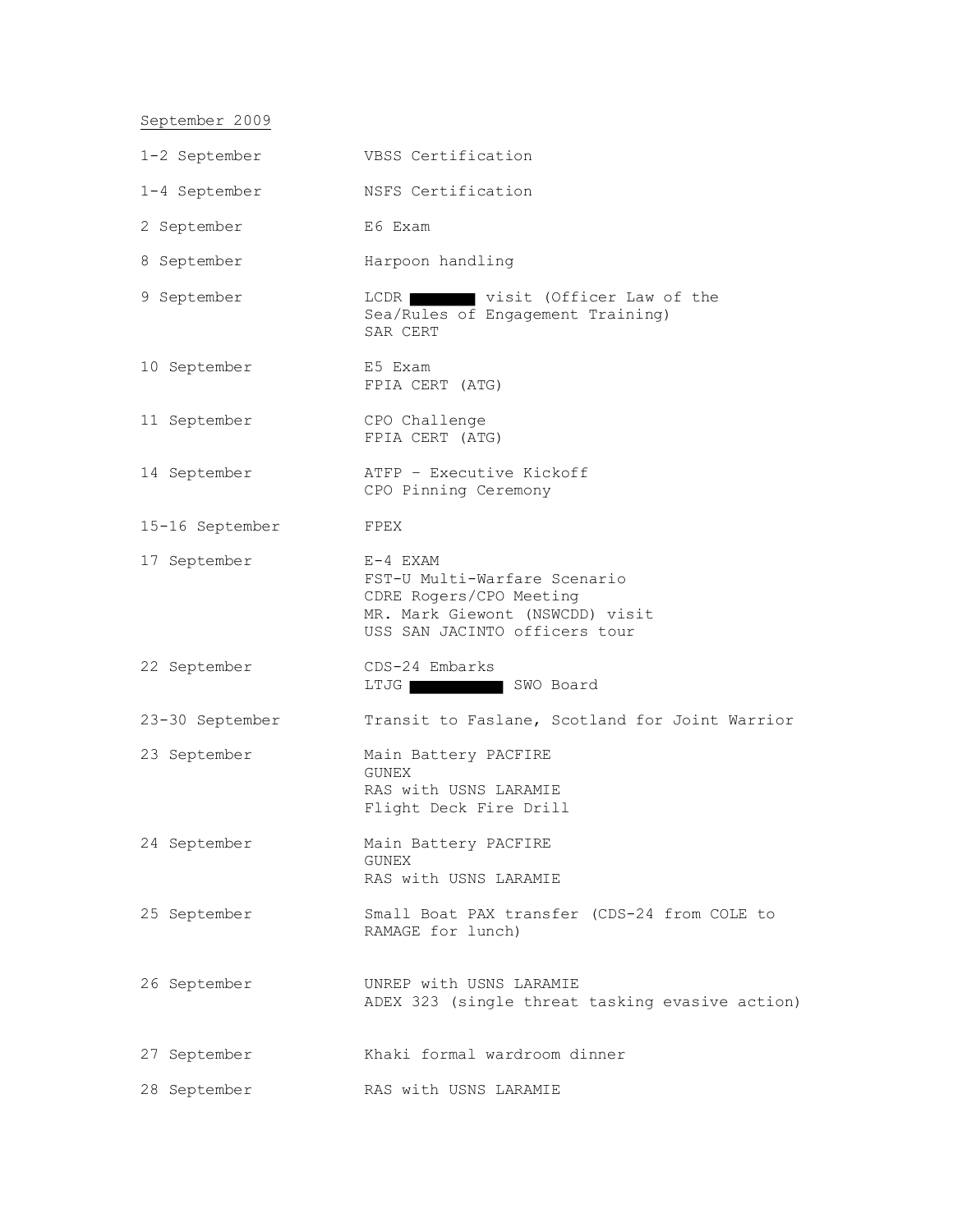29 September Awards Ceremony

30 September RAS with USNS LARAMIE

COLE continued her busy training cycle through September with preparations for ATFP and FPEX certifications, which she passed with an impressive 100% and 91% respectively! COLE's VBSS team and SAR swimmers also received certifications. The Chiefs welcomed YNC , CSC **into the Mess after an intense** six weeks of induction, and LTJG received his SWO pin. Toward the end of the month, CDS-24 embarked, and COLE made the TRANSLANT to Scotland for Joint Warrior. During the TRANSLANT, COLE conducted training in all warfare areas, replenishments at sea, fire drills, and small boat operations. By the end of the month COLE was ready to put this training into action during the Joint Warrior exercises!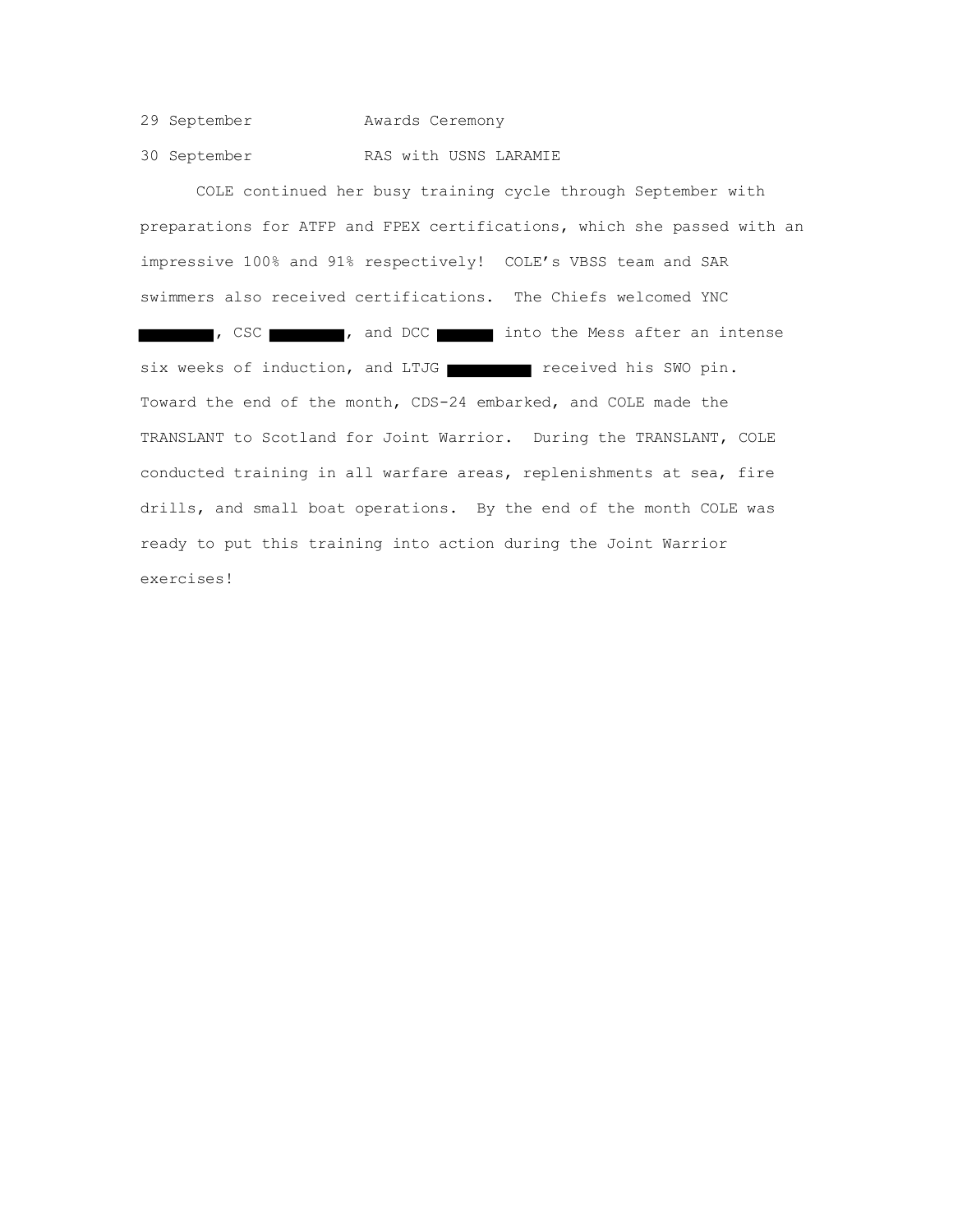October 2009

| 2-4 October   | Inport Faslane, Scotland<br>Joint Warrior Briefs                                                                                |
|---------------|---------------------------------------------------------------------------------------------------------------------------------|
| 5 October     | Depart Faslane for Joint Warrior<br>CASEX                                                                                       |
| 6 October     | UNREP with USNS LARAMIE<br>Flight Quarters<br>CASEX A6<br>CASEX C9                                                              |
| 7 October     | TLAMEX<br>CASEX<br>SURFEX<br>ADEX                                                                                               |
| 8 October     | CASEX<br>GUNEX<br>Flight Quarters                                                                                               |
| 9 October     | RAS W/ USNS LARAMIE                                                                                                             |
| 10-15 October | Operational Phase of Joint Warrior                                                                                              |
| 13 October    | Small boat PAX transfer<br>PAC Fire<br>NSFS Qualification (Cape Wrath)<br>UNREP with USNS LARAMIE<br>Navy Birthday Cake Cutting |
| 14 October    | Flight Quarters for PAX transfer<br>Flight Quarters for Hot Pump                                                                |
| 16 October    | Inport Faslane, Scotland                                                                                                        |
| 19 October    | Danish Straits transit                                                                                                          |
| 21-24 October | Inport Helsinki, Finland                                                                                                        |
| 23 October    | Reception onboard COLE                                                                                                          |
| 24-27 October | Inport Tallinn, Estonia                                                                                                         |
| 26 October    | Reception onboard COLE                                                                                                          |
| 29 October    | Danish Straits transit                                                                                                          |
| 30 October    | RAS with USNS LARAMIE                                                                                                           |
| 31 October    | Awards ceremony<br>Reenlistment<br>HMC  <br>Halloween costume contest                                                           |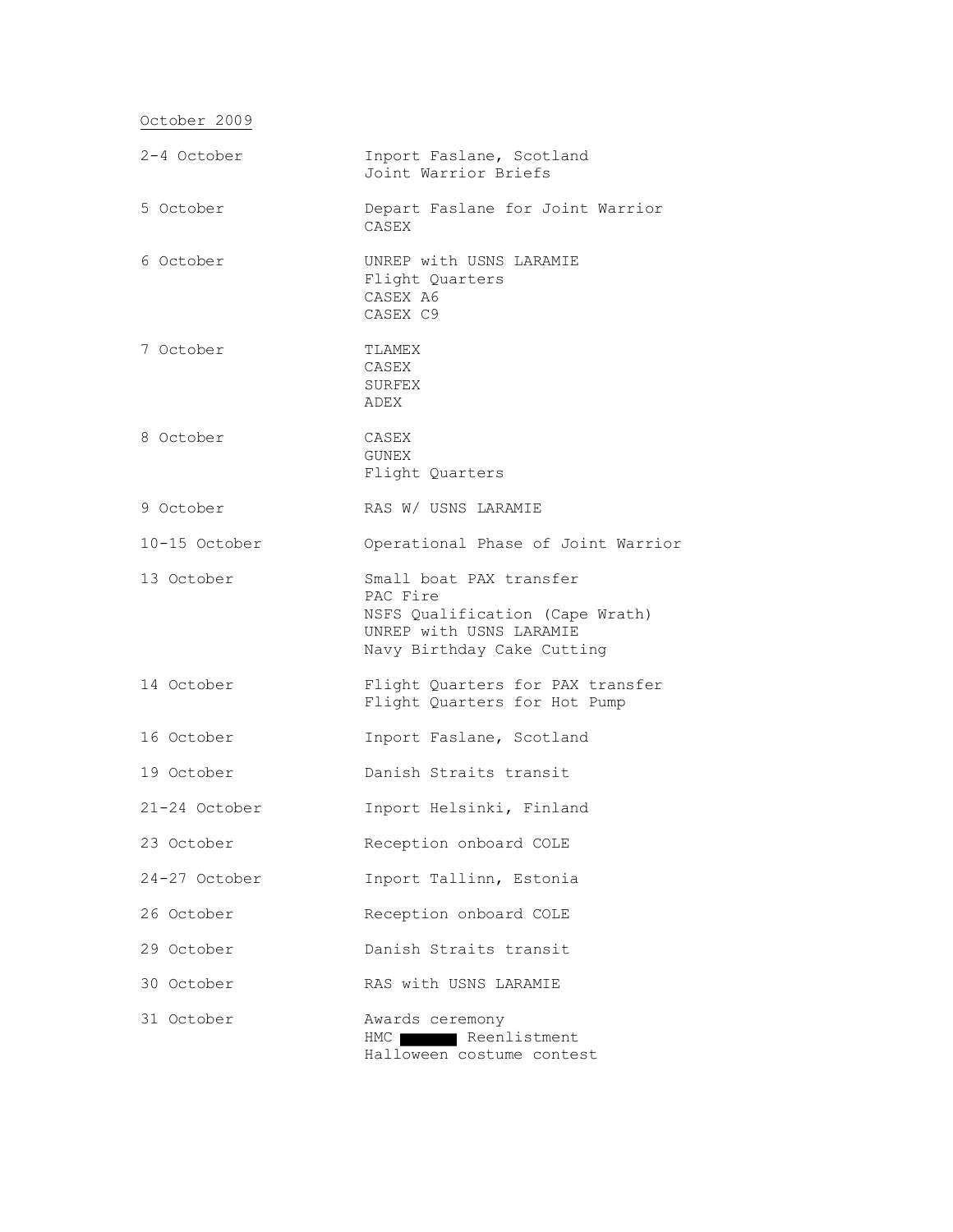As Joint Warrior exercises commenced, COLE became part of the fictional Dragonian Navy with other NATO forces and strategized to overcome the Calladonian opposition. The first phase of Joint Warrior consisted of planned exercises in which COLE worked with other NATO ships to overcome simulated submarine, air, gun, and small boat attacks. These exercises provided all ships the opportunity to prepare and practice working with one another in real-time situations. The Operational Phase, however, consisted of unplanned "attacks", simulating real-life wartime scenarios. The Joint Warrior exercises offered an excellent chance for COLE to practice communications, strategy, and execution in all warfare areas.

As the exercises drew to a close, the crew looked forward to port visits in Helsinki, Finland and Tallinn, Estonia. At each port, COLE hosted a reception for embassy workers, military personnel, and distinguished guests, gave tours of the ship, and performed community relations services. These events were a great chance for the crew to get to know members of the host nations and learn about their military and government. October was a productive and exciting month for COLE!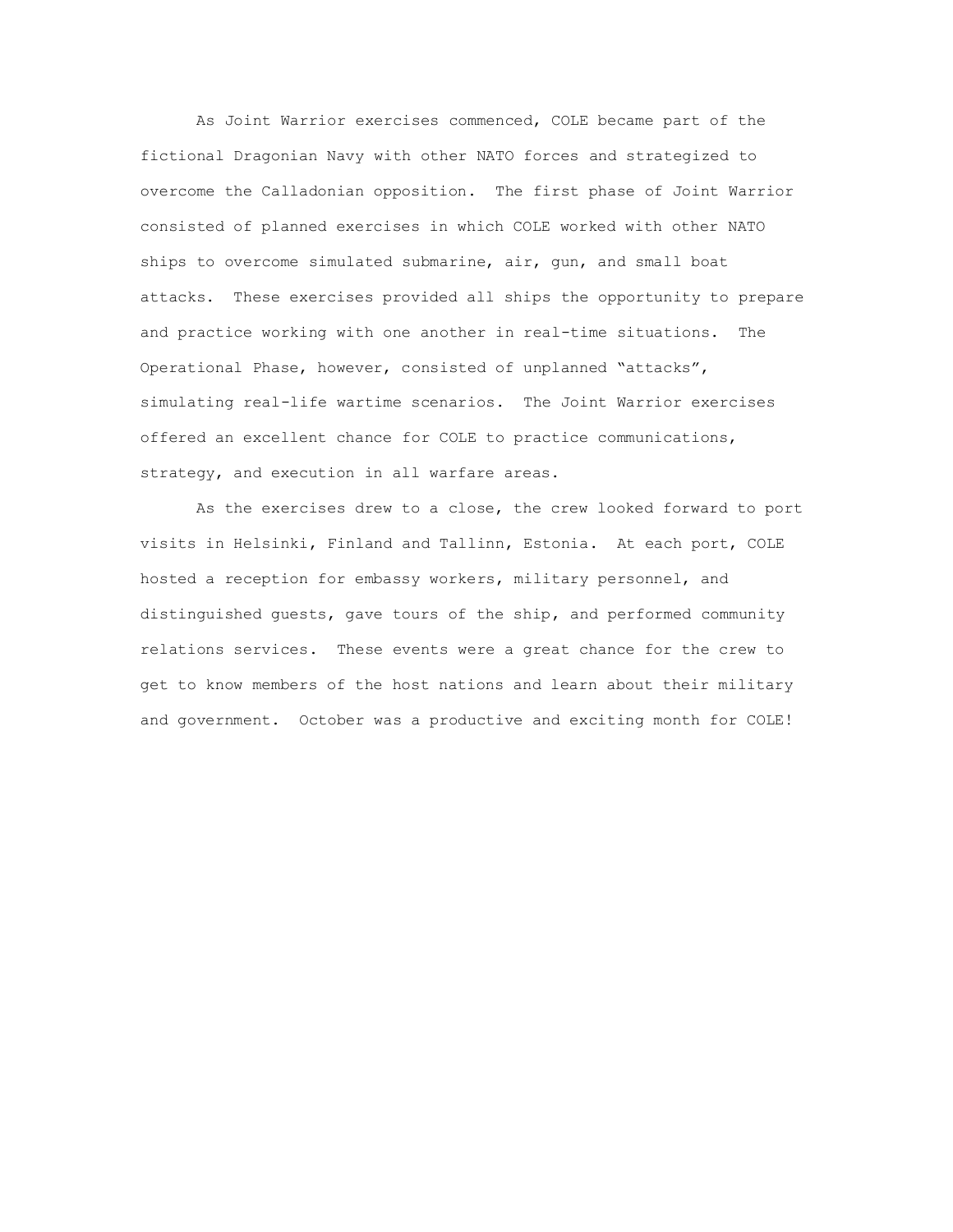## November 2009

| 1 November     | SVTT/VLA SCOT<br>STG2 Reenlistment                                                  |
|----------------|-------------------------------------------------------------------------------------|
| 2-7 November   | Inport Cherbourg, France                                                            |
| 9 November     | UNREP with USNS LARAMIE                                                             |
| 10 November    | HM2 Reenlistment                                                                    |
| 11 November    | ITC Reenlistment<br>53C Self Noise Check                                            |
| 12 November    | UNREP with USNS LARAMIE                                                             |
| 13 November    | Stream TACTAS/NIXIE<br>Small arms shoot                                             |
| 14 November    | Stream TACTAS/NIXIE<br>GUNEX<br>ENS OOD Board                                       |
| 15 November    | UNREP with USNS LARAMIE                                                             |
| 16 November    | Stream TACTAS/NIXIE                                                                 |
| 17 November    | UNREP with USNS LARAMIE<br>Burial at Sea                                            |
| 18 November    | 5" PACFIRE<br>BM1 Reenlistment                                                      |
| 19 November    | Small boat PAX transfer (ATG)<br>TOWEX with USCG WPB COCHITO<br>Moor NAVSTA Norfolk |
| 20 November    | EN1 / FCC Reenlistment<br>Safety Survey<br>LT /s Farewell                           |
| 21NOV-01DEC    | $1st$ POM period                                                                    |
| 23-25 November | USW TSTA                                                                            |
| 23 November    | SAR CERT<br>CMAV Inbrief                                                            |
| 24 November    | GSM2<br>Reenlistment<br>SAR CERT                                                    |
| 25 November    | Reenlistment<br>$FC1$  <br>FCC Reenlistment                                         |
| 30 November    | retirement<br>FCCS                                                                  |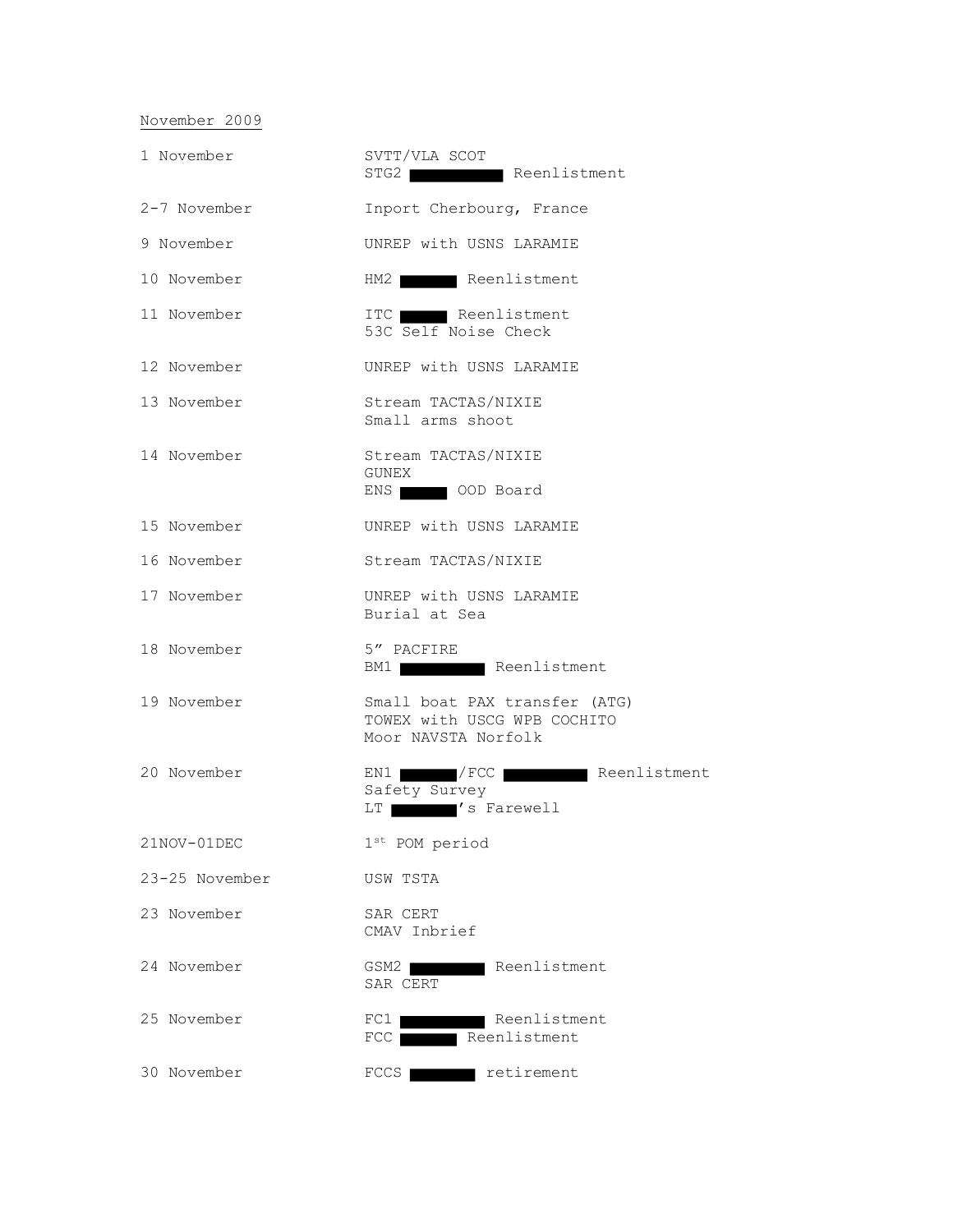Instead of continuing her journey back home, COLE was forced to spend a week in Cherbourg, France due to heavy storms in the English Channel. While disappointing to many Sailors eager to return home, the crew enjoyed this stop immensely due to the incredible tours of World War II battlefields such as Omaha and Utah Beaches. MWR also provided low-cost busses for those wishing to visit Paris. By the end of the week, however, all were anxious to return to Norfolk!

The schedule on the return TRANSLANT was packed with events in preparation for the upcoming Anti-Submarine Warfare fleet synthetic training assessment, 3M, and SMC certifications. COLE also conducted a Burial at Sea, and had some fun with an all-hands topside preservation day and steel beach picnic. Upon the return to Norfolk, first POM period commenced along with CMAV and SAR CERT.